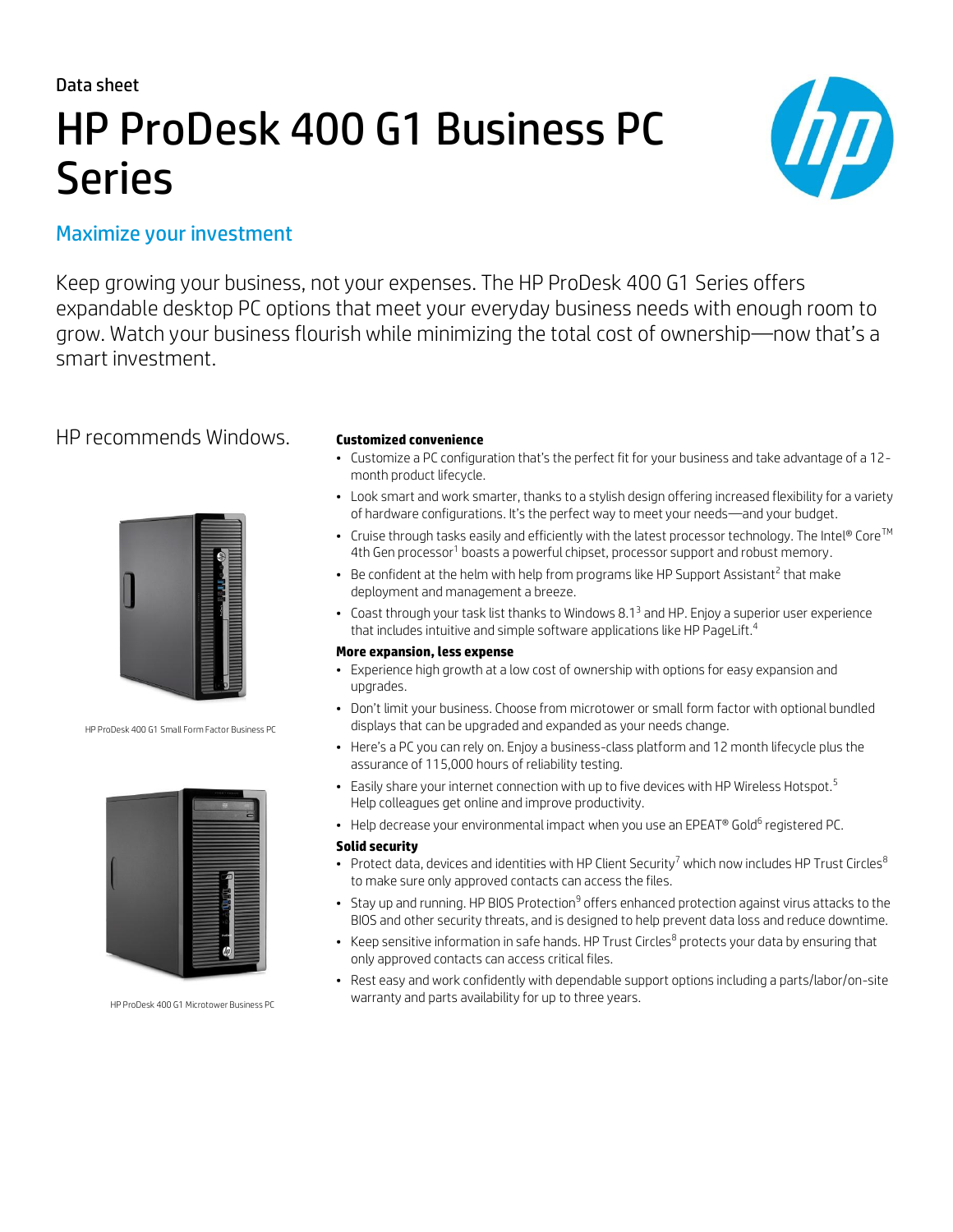# HP ProDesk 400 G1 Business PC Series

|                                                                                                                                                                                                      | HP ProDesk 400 G1 Small Form Factor Business PC                                                                                                                                                                                                                                                                                                                                                                                                                                                                                                                                           | HP ProDesk 400 G1 Microtower Business PC                                                                                                                                                                                                                                                                                                               |
|------------------------------------------------------------------------------------------------------------------------------------------------------------------------------------------------------|-------------------------------------------------------------------------------------------------------------------------------------------------------------------------------------------------------------------------------------------------------------------------------------------------------------------------------------------------------------------------------------------------------------------------------------------------------------------------------------------------------------------------------------------------------------------------------------------|--------------------------------------------------------------------------------------------------------------------------------------------------------------------------------------------------------------------------------------------------------------------------------------------------------------------------------------------------------|
| Operating systems                                                                                                                                                                                    | Pre-installed (availability varies by region):<br>Windows 8.1 Pro (64-bit)*<br>Windows 8.1 $(64$ -bit)*<br>Windows 7 Ultimate (64-bit)**<br>Windows 7 Professional (32-bit)**<br>Windows 7 Professional (64-bit)**<br>Windows 7 Professional (32-bit) (available through downgrade rights from Windows 8.1 Pro)***<br>Windows 7 Professional (64-bit) (available through downgrade rights from Windows 8.1 Pro)***<br>Windows 7 Home Premium (32-bit)**<br>Windows 7 Home Premium (64-bit)**<br>Windows 7 Home Basic (32-bit)**<br>FreeDOS 2.0<br>Novell SUSE Linux Enterprise Desktop 11 |                                                                                                                                                                                                                                                                                                                                                        |
| Processors <sup>1</sup>                                                                                                                                                                              | Intel <sup>®</sup> 4th Generation Pentium®, Core™ i3, i5, i7 Processors                                                                                                                                                                                                                                                                                                                                                                                                                                                                                                                   |                                                                                                                                                                                                                                                                                                                                                        |
| Chipset                                                                                                                                                                                              | Intel® H81 Express                                                                                                                                                                                                                                                                                                                                                                                                                                                                                                                                                                        |                                                                                                                                                                                                                                                                                                                                                        |
| Memory <sup>10</sup>                                                                                                                                                                                 | 1600 MHz DDR3 SDRAM; (2) DIMM slots enabling up to<br>16GB, dual channel memory support <sup>12</sup>                                                                                                                                                                                                                                                                                                                                                                                                                                                                                     | 1600 MHz DDR3 SDRAM; (2) DIMM slots enabling up to<br>16GB, dual channel memory support <sup>12</sup>                                                                                                                                                                                                                                                  |
| Internal storage <sup>12</sup>                                                                                                                                                                       | Up to 2TB SATA hard drive; up to 1TB solid state hybrid drive; up to 256GB self-encrypting solid state drive; up to 128GB<br>solid state drive                                                                                                                                                                                                                                                                                                                                                                                                                                            |                                                                                                                                                                                                                                                                                                                                                        |
| Removable storage <sup>13.17</sup>                                                                                                                                                                   | Slim DVD-ROM drive, Slim SuperMulti DVD drive, Slim<br>BDXL Blu-ray Writer drive <sup>14</sup> , Media Card Reader                                                                                                                                                                                                                                                                                                                                                                                                                                                                        | DVD-ROM drive, SuperMulti DVD drive, BDXL Blu-ray<br>Writer drive <sup>14</sup> , Media Card Reader                                                                                                                                                                                                                                                    |
| <b>Expansion slots</b>                                                                                                                                                                               | (1) PCI Express x16 graphics connectors; one wired as a<br>x4<br>(3) PCI Express x1 accessory connectors<br>(1) USB 2.0 header for media card reader<br>(1) Parallel port (optional) <sup>17</sup>                                                                                                                                                                                                                                                                                                                                                                                        | (1) PCI Express x16 graphics connectors<br>(3) PCI Express x1 accessory connectors<br>(1) USB 3.0 header for media card reader<br>(1) Parallel port (optional) <sup>17</sup>                                                                                                                                                                           |
| Graphics                                                                                                                                                                                             | Integrated Intel® HD Graphics <sup>18</sup> ; Optional Discrete<br>Graphics <sup>17</sup> : AMD Radeon HD 8350 (1GB) PCIe x16, AMD<br>Radeon HD 8490 (1GB) PCIe x16, NVIDIA NVS 310 x16<br>1st (no cbl), NVIDIA NVS 315 (1GB) PCIe x1                                                                                                                                                                                                                                                                                                                                                     | Integrated Intel® HD Graphics <sup>18</sup> ; Optional Discrete<br>Graphics <sup>17</sup> : AMD Radeon HD 8350 (1GB) FH PCle x16,<br>AMD Radeon HD 8350 (1GB) PCIe x16, AMD Radeon HD<br>8470 (2GB) FH, AMD Radeon HD 8490 (1GB) PCIe x16,<br>NVIDIA GeForce GT630 (2GB) FH PCIe x16, NVIDIA NVS<br>310 x16 1st (no cbl), NVIDIA NVS 315 (1GB) PCIe x1 |
| Audio                                                                                                                                                                                                | DTS Studio Sound™, Realtek ALC 221 Audio (all ports stereo), microphone and headphone jacks, stereo audio line out<br>and integrated speaker                                                                                                                                                                                                                                                                                                                                                                                                                                              |                                                                                                                                                                                                                                                                                                                                                        |
| Communications                                                                                                                                                                                       | Integrated Realtek RTL8151GH-CG GbE LOM Network Connection; optional wireless LAN card available <sup>17</sup>                                                                                                                                                                                                                                                                                                                                                                                                                                                                            |                                                                                                                                                                                                                                                                                                                                                        |
| Ports and connectors                                                                                                                                                                                 | Front:<br>(2) USB 2.0 ports; (2) USB 3.0 ports; microphone,<br>headphone<br>Rear:<br>4) USB 2.0 ports (1) VGA video port; (1) DVI-D video port;<br>(1) RJ-45 network connector; (1) RS-232 serial port; (1)<br>RS-232 serial port (optional 2 <sup>nd</sup> port) <sup>17</sup> ; 3.5mm audio<br>in/out jacks; PS/2 keyboard and mouse ports                                                                                                                                                                                                                                              | Front:<br>(2) USB 2.0 ports; (2) USB 3.0 ports<br>microphone; headphone<br>Rear:<br>(4) USB 2.0 ports; (1) VGA video port; (1) DVI-D video<br>port; (1) RJ-45 network connector; (1) RS-232 serial port;<br>(1) RS-232 serial (optional 2 <sup>nd</sup> port) <sup>17</sup> ; 3.5mm audio<br>in/out jacks; PS/2 keyboard and mouse ports               |
| Input devices <sup>17</sup>                                                                                                                                                                          | PS/2 keyboard, USB keyboard, Wireless Keyboard and Mouse, USB CCID SmartCard keyboard, USB PS/2 Washable<br>keyboard, PS/2 mouse, USB Optical mouse, USB 1000dpi Laser mouse, USB PS/2 Washable Scroll mouse                                                                                                                                                                                                                                                                                                                                                                              |                                                                                                                                                                                                                                                                                                                                                        |
| Power                                                                                                                                                                                                | Internal 240W Power Supply, Active PFC, high efficiency<br>energy saving power supply options avilable <sup>17</sup>                                                                                                                                                                                                                                                                                                                                                                                                                                                                      | Internal 300W Power Supply, Active PFC, high efficiency<br>energy saving power supply options avilable <sup>17</sup>                                                                                                                                                                                                                                   |
| Software (Windows OS only)                                                                                                                                                                           | HP business PCs are shipped with a variety of software titles including HP Connection Manager (Win 7); HP Wireless<br>HotSpot (Win 8.1) <sup>5</sup> ; HP PageLift <sup>4</sup> ; HP Recovery Manager; HP Support Assistant; HP ePrint <sup>15</sup> ; CyberLink PowerDVD;<br>CyberLink Power2Go (Secure Burn); HP Recovery Disk Creator; Buy Office.                                                                                                                                                                                                                                     |                                                                                                                                                                                                                                                                                                                                                        |
| Compatible HP Commercial Monitors <sup>17</sup>                                                                                                                                                      | EliteDisplay: HP EliteDisplay E201 (C9V73AA), HP EliteDisplay E221 (C9V76AA), HP EliteDisplay E231 (C9V75AA), HP<br>EliteDisplay E271i (D7Z72AA), HP EliteDisplay E221c (D9E49AA)<br>ProDisplay: HP ProDisplay P191 (C9E54AA), HP ProDisplay P201 (C9F26AA), HP ProDisplay P221 (C9E49AA)<br>Other: HP LA2405x (D0P36AA), HP 2206tm (B0L55AA)                                                                                                                                                                                                                                             |                                                                                                                                                                                                                                                                                                                                                        |
| Warranty and services<br>1/1/1-year limited warranty, including telephone support 24/7; terms and conditions may vary by country and region;<br>other HP Care Pack Services available. <sup>16</sup> |                                                                                                                                                                                                                                                                                                                                                                                                                                                                                                                                                                                           |                                                                                                                                                                                                                                                                                                                                                        |
| Please see the product QuickSpecs document for additional detailed specifications and information. See www.hp.com/go/business desktopPCs for more information about HP Business Desktop PCs.         |                                                                                                                                                                                                                                                                                                                                                                                                                                                                                                                                                                                           |                                                                                                                                                                                                                                                                                                                                                        |